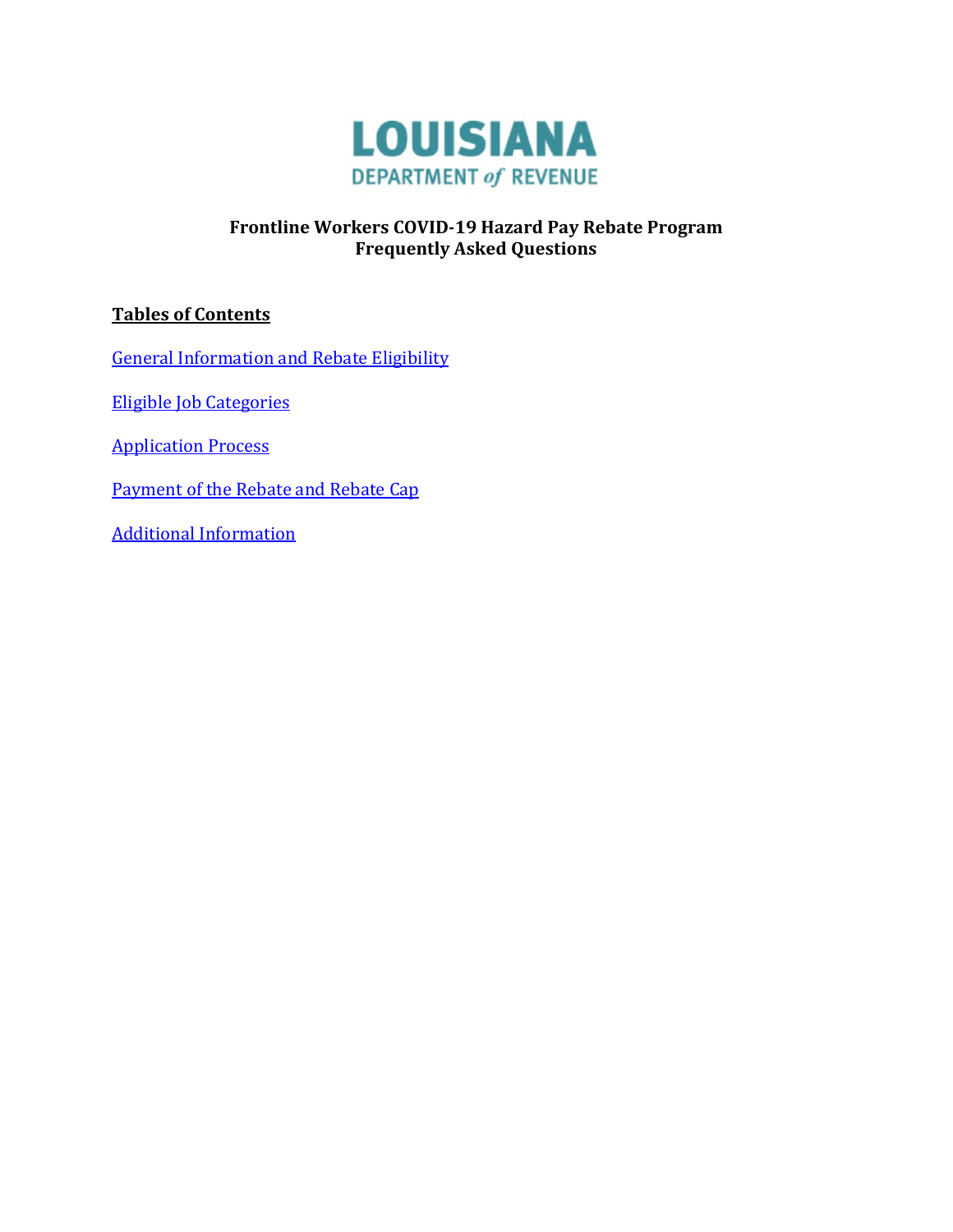#### <span id="page-1-0"></span>**General Information and Rebate Eligibility**

#### **1. What is the Frontline Workers COVID-19 Hazard Pay Rebate Program?**

The Frontline Workers COVID-19 Hazard Pay Rebate Program provides a one-time hazard pay rebate of \$250 to essential critical infrastructure workers who meet all of the following requirements:

- $\Box$  The applicant submits an application to the Louisiana Department of Revenue between July 15 and October 31, 2020;
- $\Box$  The applicant is a Louisiana resident individual and has adjusted gross income of \$50,000 or less;
- $\Box$  The applicant was employed on or after March 11, 2020, in one of the jobs listed in the Eligible Job Categories; and
- $\Box$  The applicant was required by his or her employer to provide in-person services outside of the applicant's home and was in contact with customers, patients, or the general public for at least 200 hours between March 22, 2020, and May 14, 2020.

#### **2. How was the rebate program established?**

The rebate program was authorized by the Louisiana Legislature during the 2020 First Extraordinary Session and was signed into law as Act 12 by Governor John Bel Edwards on July 13, 2020. The rebate program is intended to provide funds to Louisiana's frontline workers who continued to work during the COVID-19 pandemic. The rebate program is administered by the Louisiana Department of Revenue and the application periods begins July 15 and ends October 31, 2020.

#### **3. What are the Eligible Job Categories?**

- Nurses, assistants, aides, medical residents, pharmacy staff, phlebotomists, respiratory therapists, and workers providing direct patient care in inpatient and outpatient dialysis facilities;
- Housekeeping, laundry services, food services and waste management personnel in hospitals and healthcare facilities;
- Long-term care facility personnel, outpatient care workers, home care workers, personal assistance providers, home health providers, certain home delivered meal providers, and childcare service providers;
- Emergency medical services (EMS) personnel, fire and rescue personnel, law enforcement personnel, and public health epidemiologists;
- Bus drivers; retail fuel service personnel; sanitation personnel; residential, commercial and industrial solid waste and hazardous waste removal personnel;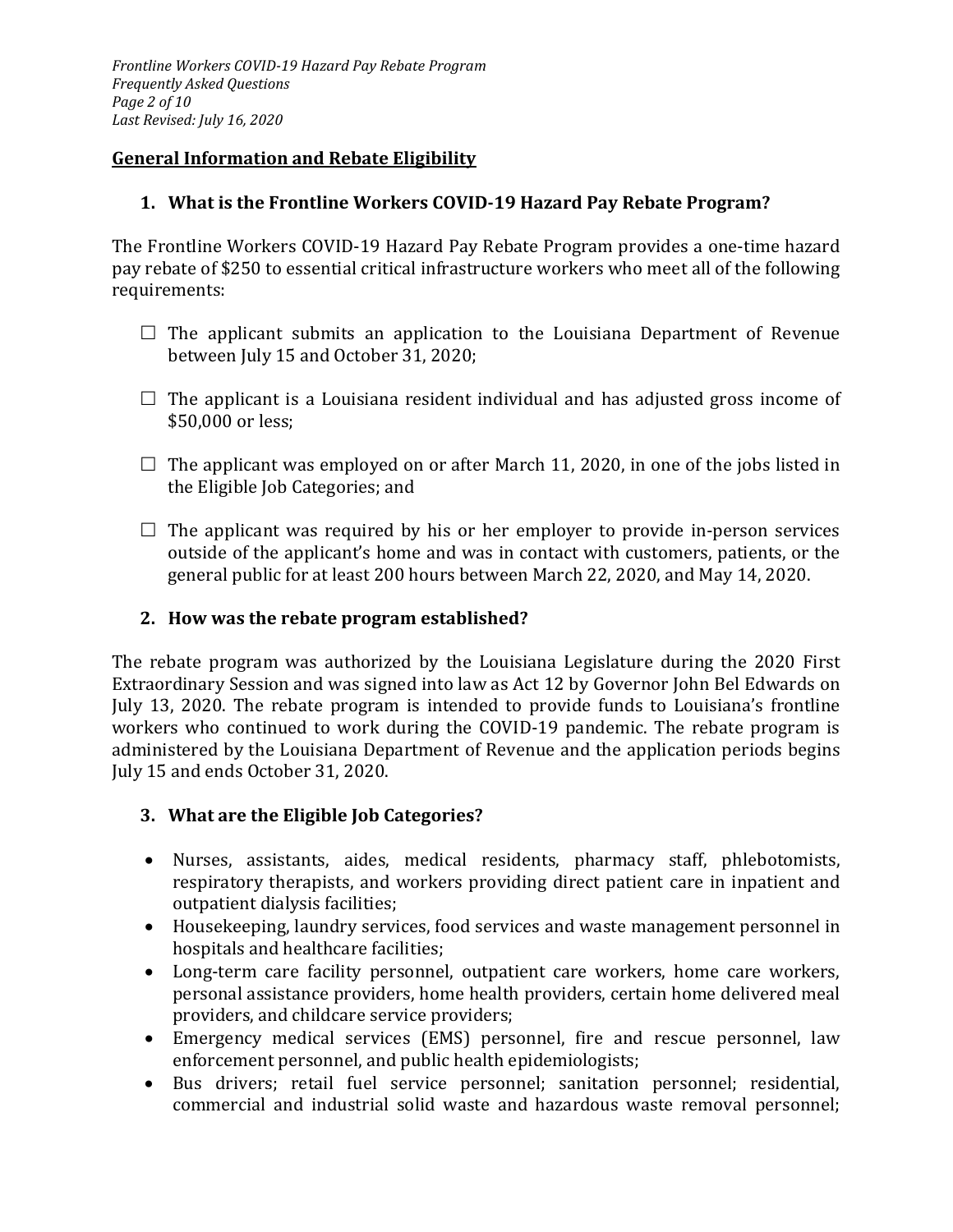*Frontline Workers COVID-19 Hazard Pay Rebate Program Frequently Asked Questions Page 3 of 10 Last Revised: July 16, 2020*

> storage and disposal personnel of residential, commercial, and industrial solid waste and hazardous waste;

- Grocery store, convenience store, and food assistance program personnel;
- Mortuary service providers; and
- Veterinary service staff.

### **4. I worked in one of the Eligible Job Categories but was able to work from home or telecommute during the pandemic, am I eligible for the rebate?**

No. The rebate program requires that workers must work and provide in-person services to customers, patients, or the general public outside his or her residence. Since you were able to work from home, you are not eligible for the rebate. Residence is defined for purposes of this rebate program as any residence or other dwelling occupied by the worker, including the worker's primary residence.

# **5. I worked part-time in one of the Eligible Job Categories. Am I eligible for the rebate?**

Maybe. Eligibility for the rebate depends upon the number of hours worked during the period from March 22, 2020, and May 14, 2020. Your status as a part-time or full-time employee does not change your eligibility. If you worked at least 200 hours during that time period, you will be eligible for the rebate as long as you meet the remaining eligibility requirements.

# **6. I moved to Louisiana in January 2020 and worked in an Eligible Job Category. Am I eligible for the rebate?**

Yes. As long as you meet all the requirements of the rebate program, there is no requirement that you be a Louisiana resident for a specific period of time before working in an eligible job category for the required number of hours. The Louisiana Department of Revenue may require you to provide additional documentation.

### **7. I worked in an Eligible Job Category, provided in-person services to the public, but did not work at least 200 hours between March 22, 2020, and May 14, 2020. Am I eligible for the rebate?**

No. You must meet ALL eligibility requirements in order to qualify for the rebate. Because you did not work at least 200 hours in one of the specified jobs, you will not be eligible for the rebate.

**8. I worked in two Eligible Job Categories, provided in-person services to the public, and worked at least 200 hours between March 22, 2020, and May 14, 2020 between the two jobs. Am I eligible for the rebate?**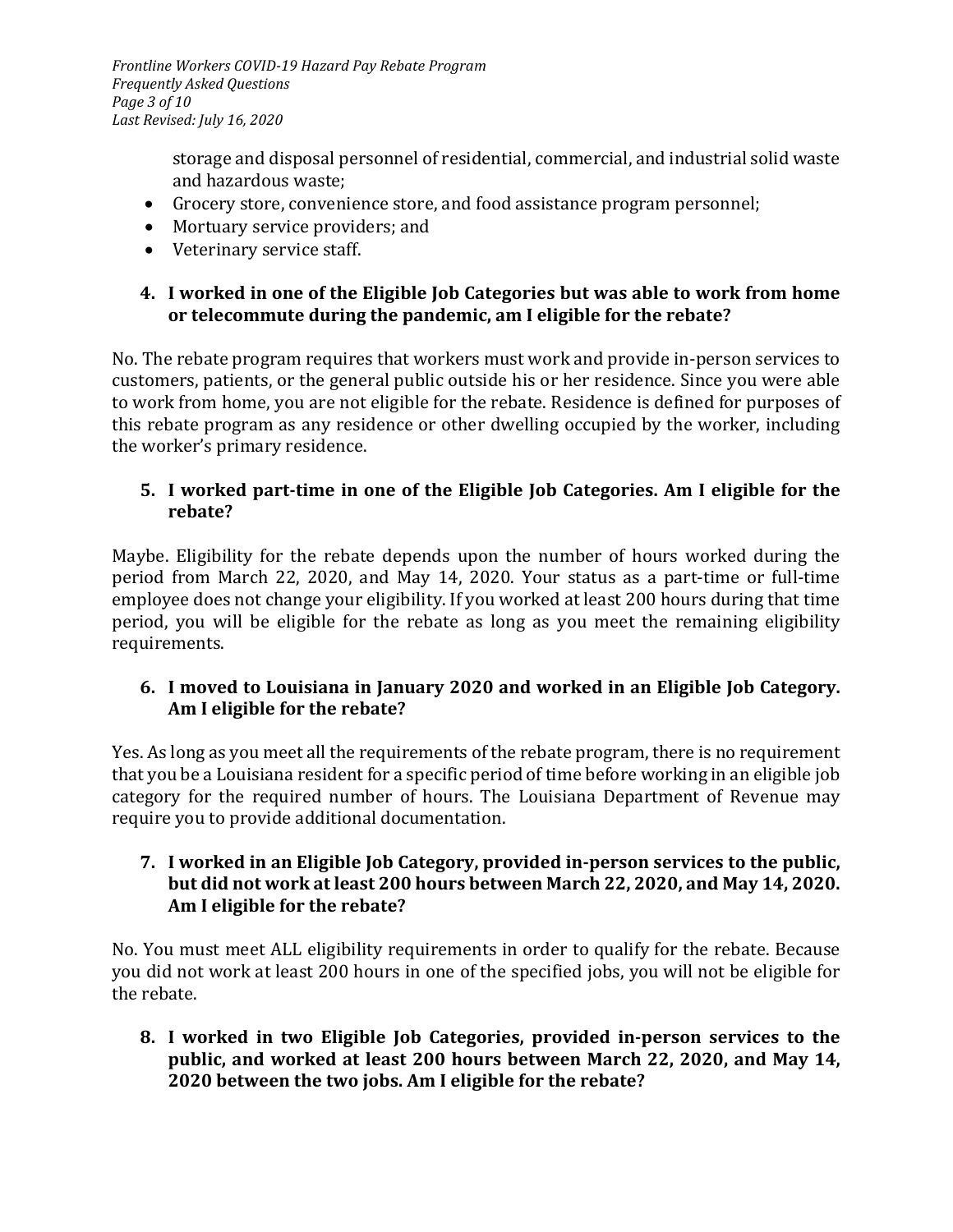*Frontline Workers COVID-19 Hazard Pay Rebate Program Frequently Asked Questions Page 4 of 10 Last Revised: July 16, 2020*

Yes. As long as you meet all the requirements of the rebate program, there is no requirement that the 200 hours has to be worked for one employer. The Louisiana Department of Revenue may request additional information to verify an applicant's eligibility in these situations.

### **9. I worked in an Eligible Job Category, provided in-person services to the public, worked at least 200 hours between March 22, 2020, and May 14, 2020, but was laid off. Am I eligible for the rebate?**

Yes. As long as you meet all the requirements of the rebate program, there is no requirement that you were continuously employed from March 22, 2020, through May 14, 2020.

### **10.I am an out of state resident that works in an Eligible Job Category in Louisiana. Do I qualify for the rebate?**

No. You must be a resident of Louisiana while working in an Eligible Job Category to qualify for the rebate.

### **11.I received unemployment compensation in March 2020, but I worked in an Eligible Job Category beginning in April 2020 and worked over 200 hours by May 14, 2020. Do I still qualify for the rebate?**

Yes. You qualify for the rebate if you received unemployment compensation as long as you worked 200 hours in an eligible job category between March 22, 2020, and May 14, 2020, and meet all other requirements.

### **12.I was not required to file a Louisiana income tax return for 2018 and 2019 but I worked the required 200 hours in an eligible job. Do I still qualify for the rebate?**

Yes. You are eligible for the rebate. However, you may be asked to provide the Louisiana Department of Revenue with information to substantiate income levels in order to verify eligibility.

### **13.I am a self-employed business owner that provides a qualifying service to a client or customer. Am I eligible for the rebate even though I am not technically an employee?**

Yes. Self-employed individuals who perform the qualifying service for a client or customer are eligible for the rebate if all other eligibility criteria are met. There is no requirement that you must work for an employer.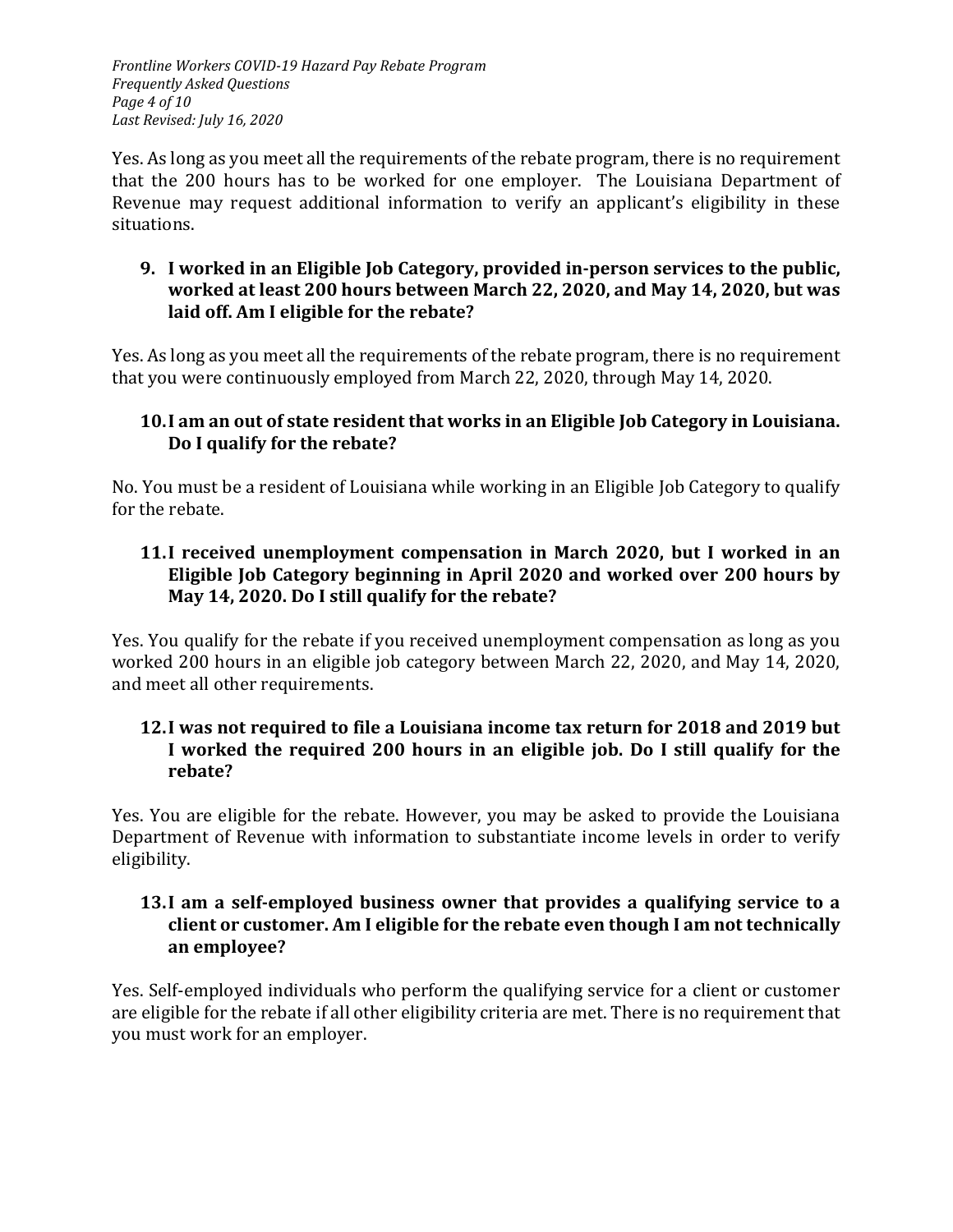*Frontline Workers COVID-19 Hazard Pay Rebate Program Frequently Asked Questions Page 5 of 10 Last Revised: July 16, 2020*

### <span id="page-4-0"></span>**Eligible Job Categories**

*The following FAQs are based on the job categories that include a description fro[m RIB 20-020.](http://revenue.louisiana.gov/LawsPolicies/RIB%2020-020%20Frontline%20Worker%20COVID-19%20Hazard%20Pay%20Rebate.pdf) For purposes of these FAQs, all answers are related to the Eligible Job Categories requirement only and assume the applicant meets all other eligibility requirements.*

### **1. Are detailed descriptions available for the eligible job categories?**

Yes. Detailed descriptions are available in [RIB 20-020](http://revenue.louisiana.gov/LawsPolicies/RIB%2020-020%20Frontline%20Worker%20COVID-19%20Hazard%20Pay%20Rebate.pdf) issued by the Louisiana Department of Revenue.

### **2. Which pharmacy staff are eligible for the rebate?**

Workers providing pharmacy services at a medical location, at a drug store or at an independent pharmacy are eligible for the rebate.

#### **3. The childcare center I worked at was closed but still paid me. Am I eligible for the rebate?**

No. In order to be eligible for the rebate, you must have worked at least 200 hours between March 22, 2020, and May 14, 2020 outside of your residence.

### **4. I work for a childcare center that was closed but prepared food for pick up by the parents of our students. Am I eligible for the rebate?**

Yes. A worker assisting in the preparation of and delivery of school meals for students is eligible for the rebate.

#### **5. I am a deputy in my local police department. Am I eligible for the rebate?**

Yes. Public law enforcement officials are eligible for the rebate.

### **6. I work for a private security firm and was working to provide security at a grocery store. Am I eligible for the rebate?**

Yes. Private security working at a health care facility, grocery store, or other establishment employing one of the covered frontline worker categories are eligible for the rebate.

### **7. I am a driver that transports individuals, groceries, or meals via a third party network, such as an application or hiring service. Am I eligible for the rebate?**

No. Drivers that transport individuals, groceries, or meals via a third party network are not eligible for the rebate. However, bus drivers and home delivered meal providers (provided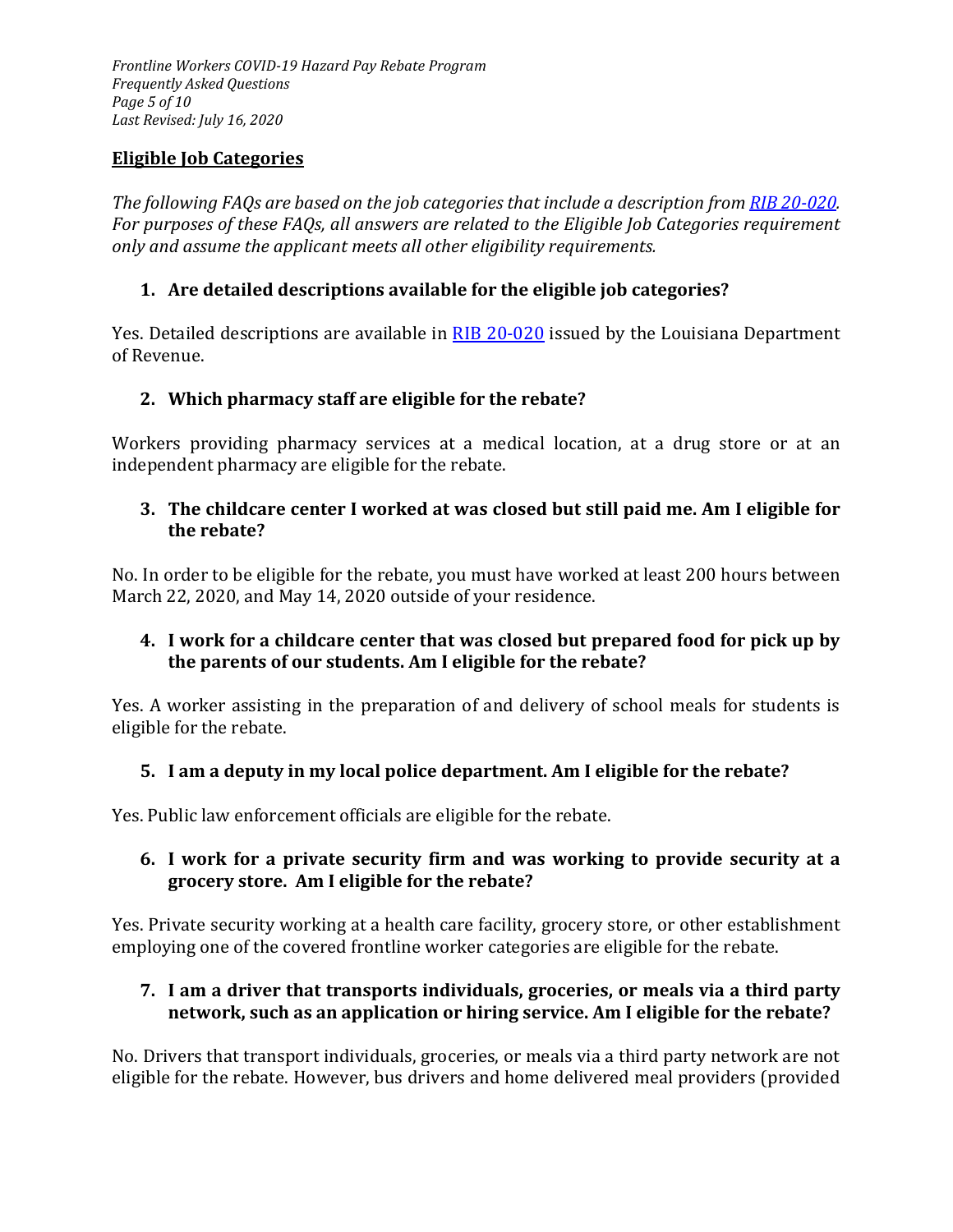*Frontline Workers COVID-19 Hazard Pay Rebate Program Frequently Asked Questions Page 6 of 10 Last Revised: July 16, 2020*

for older adults, people with disabilities, and others with chronic health conditions) are eligible for the rebate.

#### **8. I worked for a company that delivered orders from grocery stores to an individual's home. Am I eligible for the rebate?**

No. General grocery store delivery services from the store itself or from other grocery delivery services are not eligible for the rebate.

#### **9. I am a cashier at a dollar store that sells groceries and other items. Am I eligible for the rebate?**

Yes. Workers at a retail store that sells perishable human food and beverages are eligible for the rebate.

#### **10.I am a cook at a school who prepared meals to be picked up by students. Am I eligible for the rebate?**

Yes. A worker assisting in the preparation of and delivery of school meals for students are eligible for the rebate.

### **11.I am a cashier, clerk, or other employee at a pet supplies store. Am I eligible for the rebate?**

No. A worker in a pet supplies store is not eligible for the rebate. However, veterinary services staff working in a veterinary's office within a pet supplies store are eligible for the rebate.

#### **12.I am a Medical Laboratory Scientist that checks human samples for the SARS-CoV-2, the virus that causes COVID-19. Am I eligible for the rebate?**

Yes. A Medical Laboratory Scientist that checks human samples for the SARS-CoV-2, the virus that causes COVID-19 is eligible for the rebate. These types of scientists fall within the "public health epidemiologists" Eligible Job Category.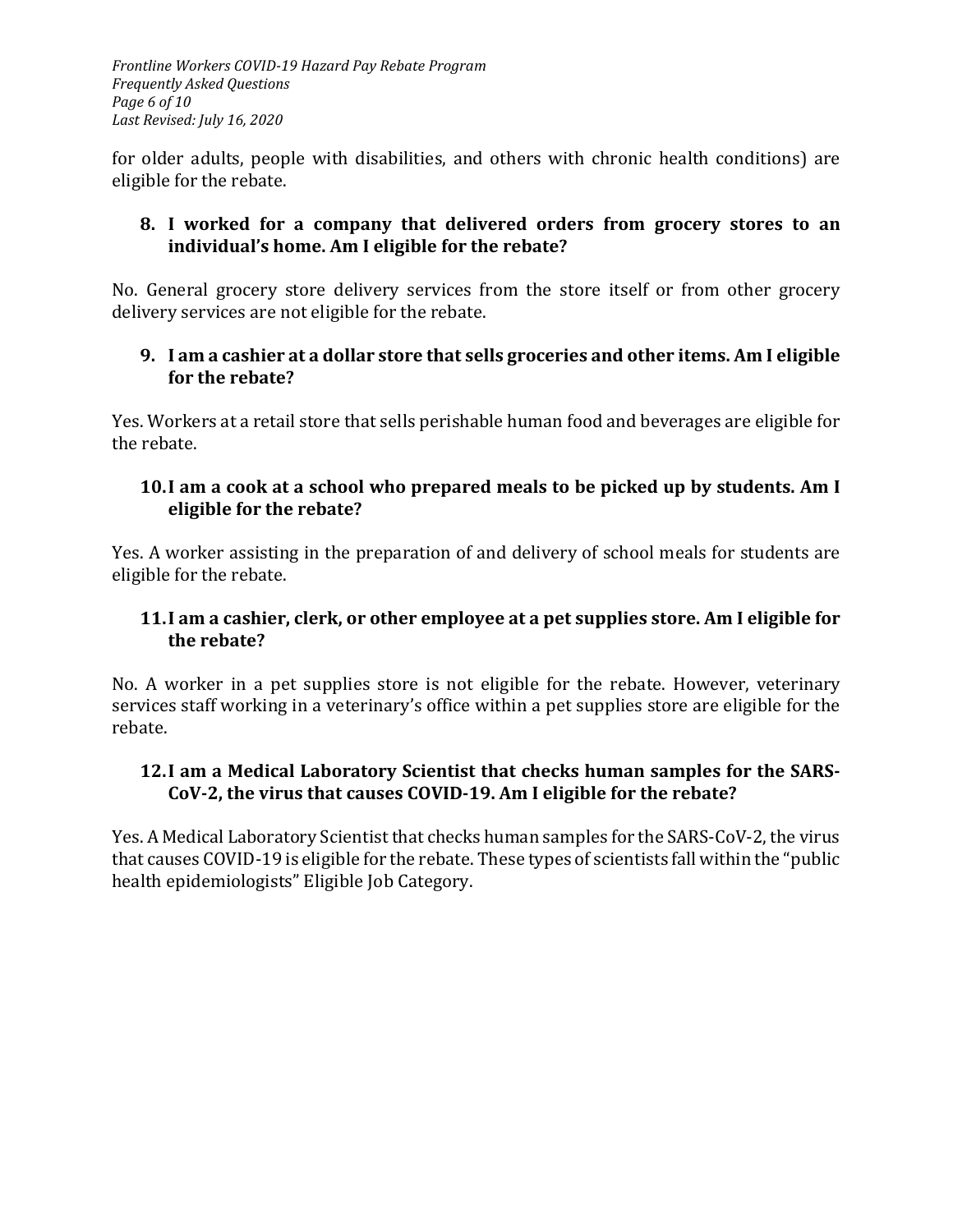#### <span id="page-6-0"></span>**Application Process**

#### **1. If I meet the rebate program's requirements, when can I apply if I am an eligible worker?**

Applications for the rebate program will be accepted between July 15, 2020, and October 31, 2020. Any applications received after October 31, 2020, will be denied.

# **2. How does a worker apply for the rebate program?**

Eligible workers can apply online at [frontlineworkers.la.gov](http://frontlineworkers.la.gov/) or by mailing in a paper copy of Form 6186, *Frontline Workers COVID-19 Hazard Pay Rebate*.

### **3. Should I submit my application electronically and by paper application to make sure the Louisiana Department of Revenue receives it?**

No. If you submit both an electronic and paper application, the application received first by the Louisiana Department of Revenue will be reviewed for eligibility purposes. The second or any subsequent applications will be denied and may cause your rebate to be delayed.

# **4. I received my federal stimulus check from the IRS without filing anything. Why do I have to apply to receive this \$250 rebate?**

The law that created the Frontline Workers COVID-19 Hazard Pay Rebate Program requires the filing of an application by each applicant.

# **5. I mailed my paper application to the Louisiana Department of Revenue. Will I receive a letter confirming receipt of the application?**

No. Once the Louisiana Department of Revenue has reviewed your application, you will receive your rebate payment or a letter requesting additional information.

# **6. My spouse and I both work in an Eligible Job Category. Can I file one application for both of us?**

No. Each eligible worker must submit their own application in order to be considered for the rebate. Joint applications are not accepted regardless of an applicant's marital status.

# **7. Will the Louisiana Department of Revenue verify information provided on my application?**

Yes. The Louisiana Department of Revenue will verify information provided on your application with information available from your state tax return records and third parties including the Louisiana Workforce Commission.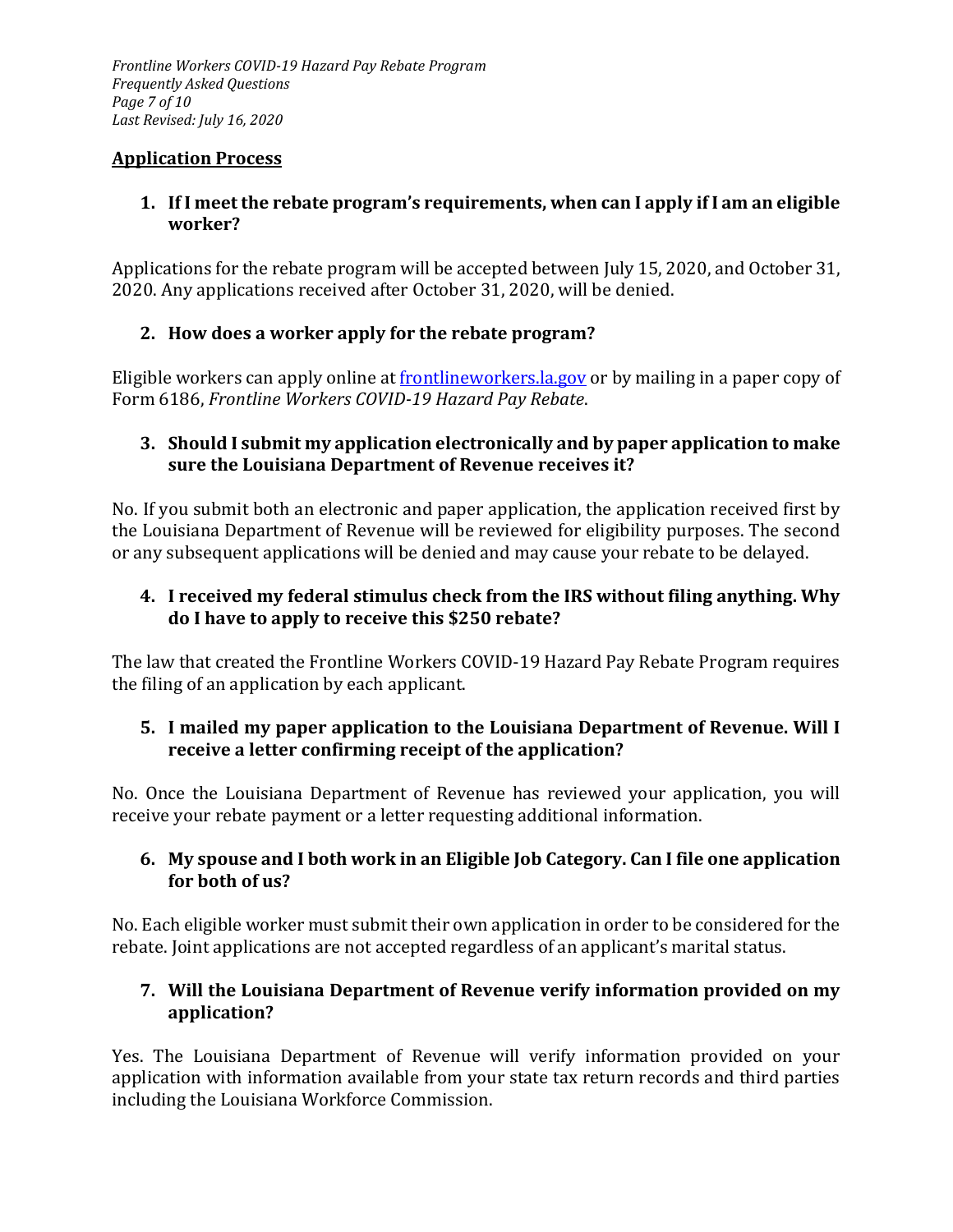### **8. Should I submit pay stubs for the 8 week period with my application for the rebate?**

Yes. The verification process will be expedited if you submit the relevant pay stubs with your application. However, the pay stubs are not required at the time of filing your application.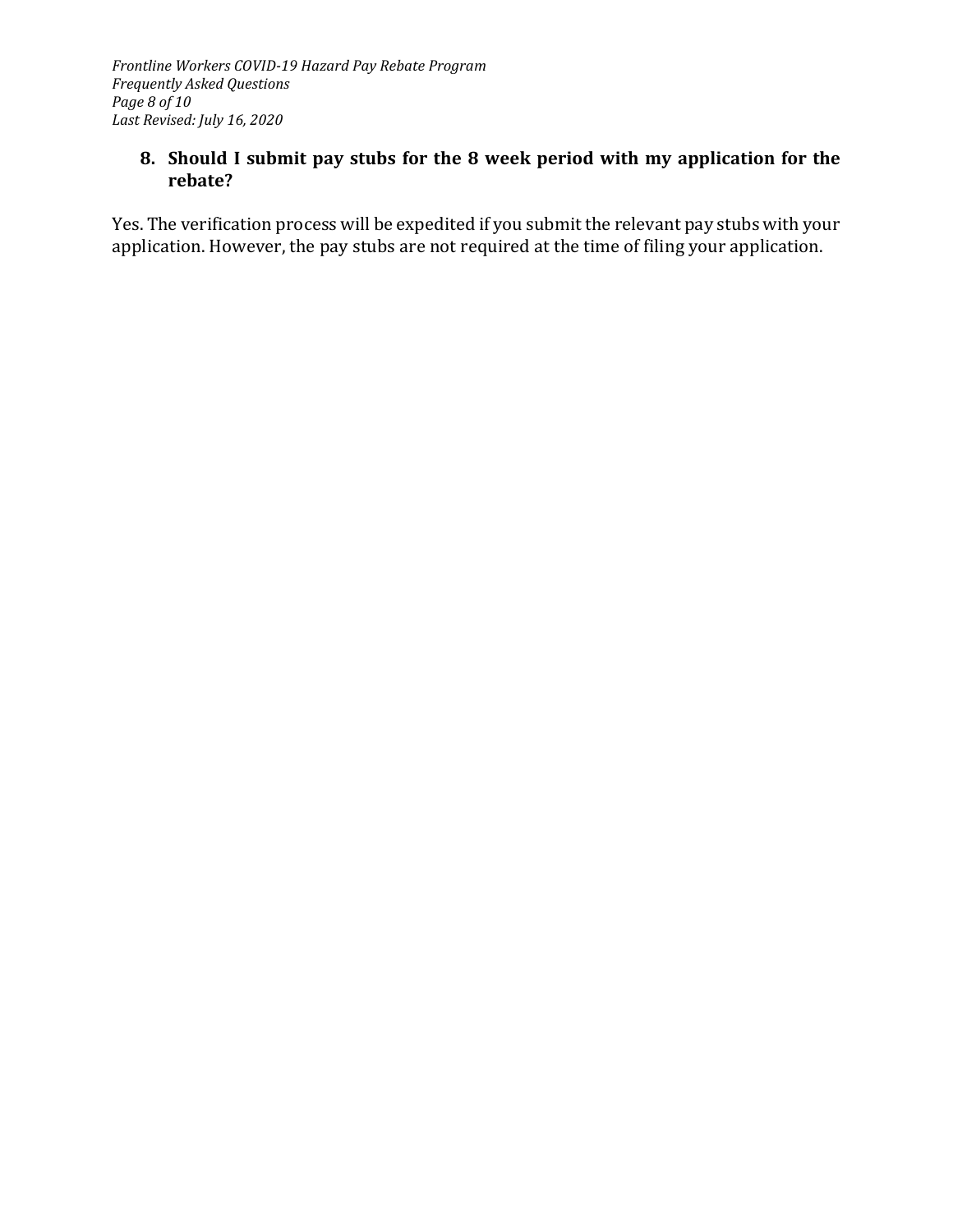#### <span id="page-8-0"></span>**Payment of the Rebate and Rebate Cap**

#### **1. How will I receive my rebate payment?**

Rebate payments will be made by direct deposit if your bank account and routing information is provided on the application. Otherwise, the rebate will be made by paper check and mailed to the address on your application.

# **2. Does the rebate program have a cap?**

Yes, the rebate program has a program cap of \$50,000,000. The cap will be administered on a first come, first serve basis. Only the first 200,000 approved applications will receive rebate payments.

#### **3. I do not have access to the internet to apply electronically. Will I be too late to receive the rebate if I mail in a paper application and the entire cap is reserved electronically on July 15, 2020?**

No, \$12,500,000 of the program cap is reserved for paper applications in order to ensure that everyone has an opportunity to apply for the rebate.